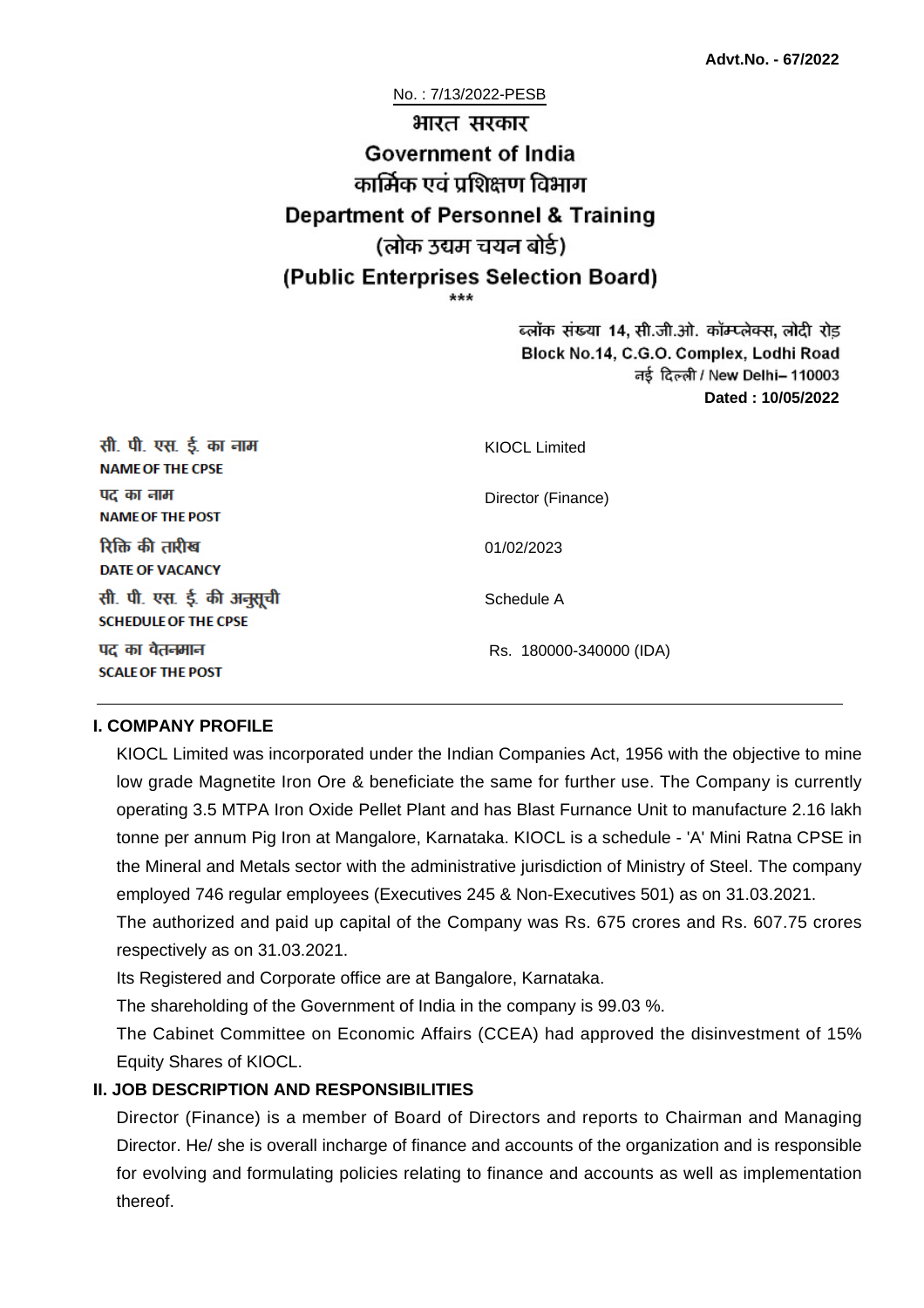## **III. ELIGIBILITY**

**1. AGE :** On the date of occurrence of vacancy (DOV)

| Age of superannuation 60 years |                                                                                             |                |                                                                                             |
|--------------------------------|---------------------------------------------------------------------------------------------|----------------|---------------------------------------------------------------------------------------------|
| <b>Internal</b>                |                                                                                             | <b>Others</b>  |                                                                                             |
| <b>Minimum</b>                 | <b>Maximum</b>                                                                              | <b>Minimum</b> | <b>Maximum</b>                                                                              |
| 45                             | 2 years residual service as on<br>the date of vacancy w.r.t. the<br>date of superannuation. | 45             | 3 years residual service as on<br>the date of vacancy w.r.t. the<br>date of superannuation. |

## **2. EMPLOYMENT STATUS:**

The applicant must, on the date of application, as well as on the date of interview, be employed in a regular capacity – and **not** in a contractual/ad-hoc capacity – in one of the followings:-

(a) Central Public Sector Enterprise (CPSE) (including a full-time functional Director in the Board of a CPSE);

(b) Central Government including the Armed Forces of the Union and All India Services;

(c) State Public Sector Enterprise (SPSE) where the annual turnover is \***Rs 2000 crore or more**;

(d) Private Sector in company where the annual turnover is **\*Rs 2000 crore or more**. **Preference would be given to candidates from listed Companies.**

(\* The average audited annual turnover of three financial years preceding the calendar year in which the post is advertised shall be considered for applying the approved limits)

# **3. QUALIFICATION:**

(i) The applicant should be a Chartered Accountant or Cost Accountant or a full time MBA/PGDM course with specialization in Finance with good academic record from a recognized University/Institution. Preference would be given to Chartered Accountant.

(ii) Officers of Organized Group 'A' Accounts Services [i.e. Indian Audit and Accounts Service, Indian Defence Accounts Service, Indian Railway Accounts Service, Indian Civil Accounts Service, Indian P&T Accounts & Finance Service and Indian Cost Accounts Service] working in the appropriate level are exempted from these educational qualifications.

(iii) Further, applicants from the Central Govt./Armed Forces of the Union/All India Services, will also be exempted from the educational qualifications as per (i) above provided the applicants have 'the relevant experience' as mentioned in Para 4(iii) below.

In respect of applicants from Organized Group 'A' Accounts Services/Central Government/Armed Forces of the Union/All India Services, Chartered Accountant/Cost Accountant/ MBA/ PGDM will be a desirable educational qualification.

## **4. EXPERIENCE:**

(i) The applicant should have at least five years of cumulative experience at a senior level during the last ten years in the area of Corporate Financial Management/ Corporate Accounts in an organization of repute.

(ii) Applicants from Organized Group 'A' Accounts Services should have at least five years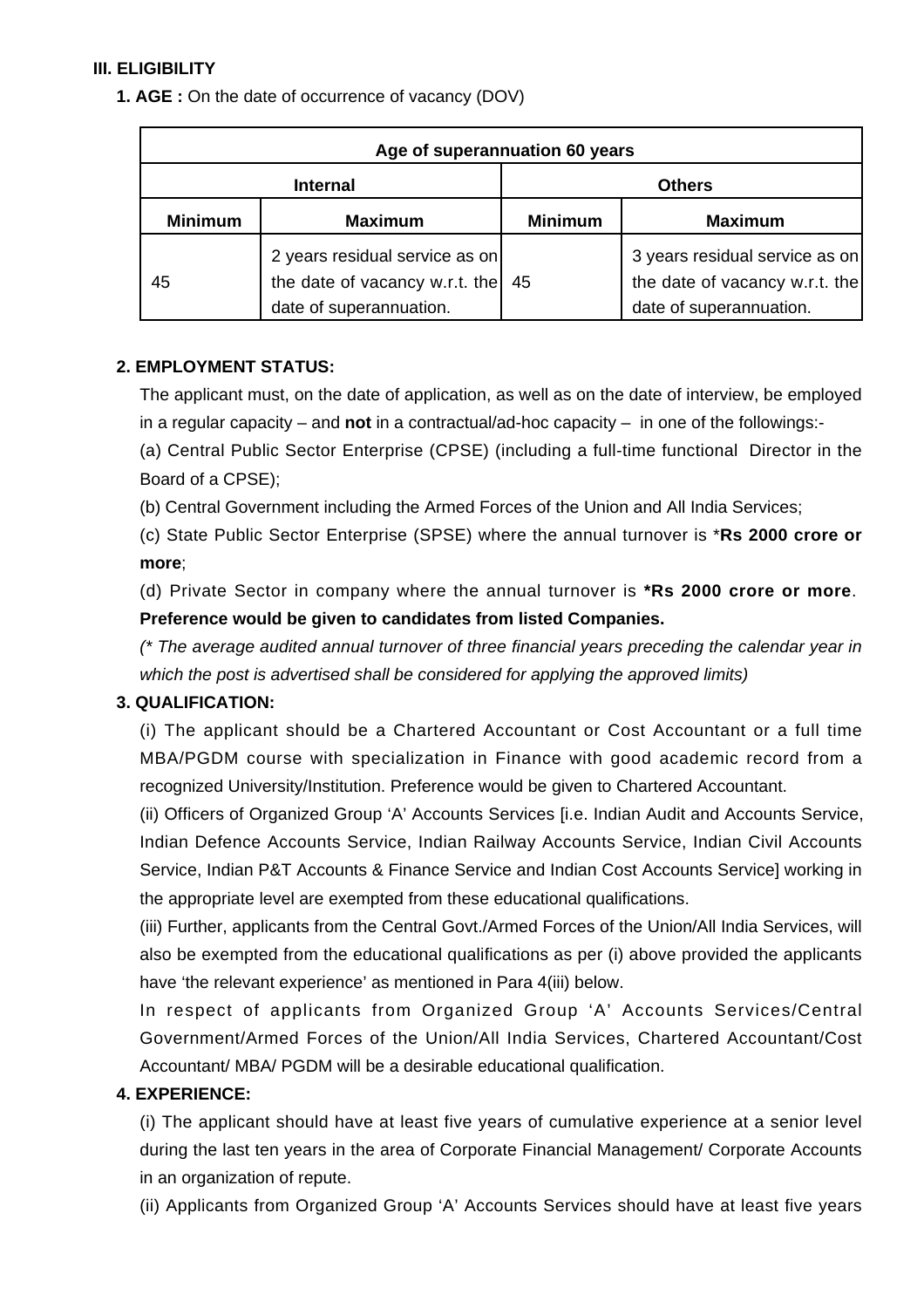cumulative experience at a senior level during the last ten years in the area of Corporate Financial Management/ Corporate Accounts.

(iii) 'The relevant experience' in respect of applicants from Central Government/Armed Forces of the Union/ All India Services would include at least seven years of cumulative experience at a senior level during the last ten years in the area of Corporate Financial Management/ Corporate Accounts.

## **5. PAY SCALE:**

#### **(a)Central Public Sector Enterprises-**

#### **Eligible Scale of Pay**

- (i) Rs. 7250-8250 (IDA) Pre 01/01/1992
- (ii) Rs. 9500-11500 (IDA) Post 01/01/1992
- (iii) Rs. 20500-26500 (IDA) Post 01/01/1997
- (iv) Rs. 51300-73000 (IDA) Post 01/01/2007
- (v) Rs. 120000-280000 (IDA) Post 01.01.2017
- (vi) Rs. 18400-22400 (CDA) Pre-revised post 01.01.1996
- (vii) Rs. 37400-67000 + GP 10000 (CDA) post 01.01.2006
- (viii) Rs. 144200-218200 (Level 14) CDA post 01.01.2016

The minimum length of service required in the eligible scale will be one year for internal candidates, and two years for others as on the date of vacancy.

**(b)**

**(i) Applicants from Central Government / All India Services** should be holding a post of the level of Joint Secretary in Government of India or carrying equivalent scale of pay on the date of application.

**(ii) Applicants from the Armed forces of the Union** should be holding a post of the level of Major General in the Army or equivalent rank in Navy/Air Force on the date of application.

**(c)**

 **Applicants from State Public Sector Enterprises/ Private Sector** should be working at Board level position or at least a post of the level immediately below the Board level on the date of application.

# **6. CONDITION OF IMMEDIATE ABSORPTION FOR CENTRAL GOVERNMENT OFFICERS**

Central Government Officers, including those of the Armed Forces of the Union and the All India Services, will be eligible for consideration only on immediate absorption basis.

## **IV. DURATION OF APPOINTMENT**

The appointment shall be for a period of five years from the date of joining or upto the date of superannuation or until further orders, whichever is earlier.

## **V. SUBMISSION OF APPLICATIONS**

# **Applicants should submit their applications on-line only as per the format**.

**1**. The applicants should submit their applications through proper channel as follows: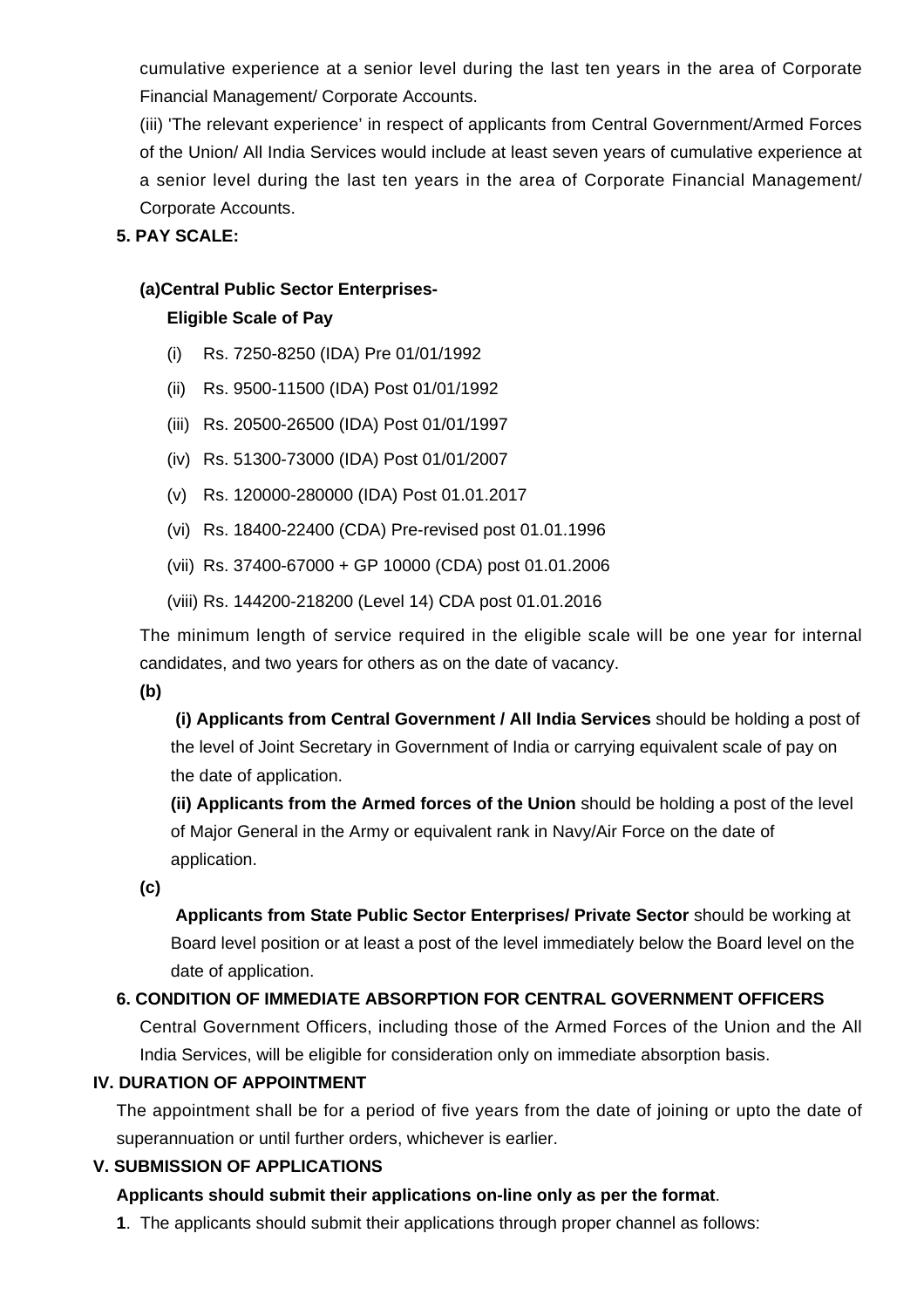(a) Government Officers, including those of the Armed Forces of the Union and All India Services: through Cadre Controlling authority;

(b) CMDs/MDs/Functional Directors in CPSE: through the concerned Administrative Ministry;

(c) Below Board level in CPSE: through the concerned CPSE;

(d) CMDs/MDs/Functional Directors in State PSE: through the concerned Administrative Secretary and Cadre Controlling Authority, if any, of the State Government;

(e) Below Board level in SPSE: through the concerned SPSE;

(f) Private Sector: directly to the PESB

**2.** Applicants from Private Sector must submit the following documents along with the application form:

(a) Annual Reports of the Company in which currently working for the 3 financial years preceding the calendar year in which the post is advertised (**please provide URL or attach/enclose copies);**

(b) Whether the company is listed or not; if yes, the documentary proof (**please provide URL or attach/enclose copies);**

(c) Evidence of working at Board level or at least a post of the level immediately below the Board level;

(d) Self-attested copies of documents in support of age and qualifications;

(e) Relevant Jobs handled in the past with details.

## **VI. UNDERTAKING BY THE APPLICANT**

An applicant has to give an undertaking as a part of the application that he/she will join the post, if selected. If an applicant does not give such undertaking, the application would be rejected.

# **1. For candidates from Central Government/Armed Forces of the Union/ All India Services**

(a) The appointment is on immediate absorption basis.

(b) If a candidate conveys his/her unwillingness to join after the interview is held, he/she would be debarred for a period of two years from the date of interview, for being considered for a Board level post in any CPSE.

(c) Further, if a candidate conveys his/her unwillingness to join after the issue of offer of appointment, he/she would be debarred for a period of two years from the date of offer of appointment for being considered for a Board level post in any CPSE.

## **2. For candidates from CPSE**

a. If a candidate conveys his/her unwillingness to join after the interview is held, he/she would be debarred for a period of two years from the date of interview, for being considered for a Board level post in any CPSE other than the one to which the candidate belongs.

b. Further, if a candidate conveys his/her unwillingness to join after the issue of offer of appointment, he/she would be debarred for a period of two years from the date of offer of appointment for being considered for a Board level post in any CPSE other than the one to which the candidate belongs.

## **3. For candidates from SPSE/ Private Sector**

a. If a candidate conveys his/her unwillingness to join after the interview is held, he/she would be debarred for a period of two years from the date of interview, for being considered for a Board level post in any CPSE.